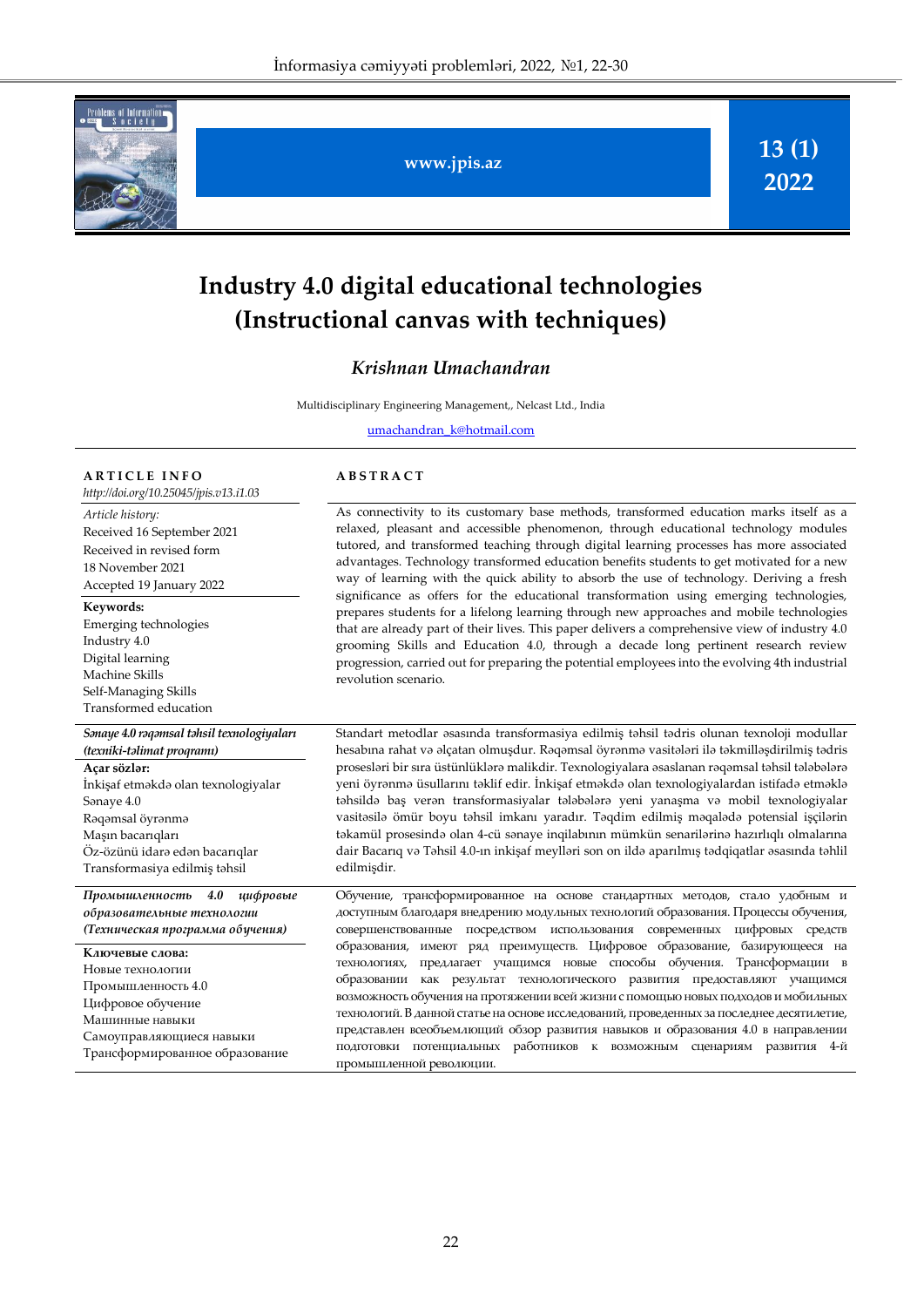# **1. Introduction**

Ī

ICT is a dominant revolutionary agent for formal transformed educational system, bringing modifycations in program content, instructional methods, evaluation, instructor learning etc., through information storage, recovery, and automation on the accumulated knowledge [1]. Education enables student's to become future leaders in all fields with tools at their disposal, exciting to lean, peer teach and challenge themselves, with the best use of the technology available to them [2]. Digital Learning system help student develop into an aggregated level of capability, becoming a free, responsible, adequate, and motivated; through surroundings which delivers more of knowledge in quantity, quality and development of reasoning ability [1].

# **2. The Grooming Template**

The digital paraphernalia keeps deriving new technology applications into industry 4.o requirements. The skills grooming template, has an acronym MASTER. The competent skills as in figure 1, Industry 4.0 grooming skills, under this umbrella are,

- Machine Skills
- Academic excellence
- Self-managing Skills
- Technology Skills
- Engagement Role Skills
- Radiant Skills

These skills are analyzed for performance factors such as

- Specificity student motivation determined by the content being taught to them, theory for creating situational interest and practical expectancy valued through engagement and achievement outcomes
- Accuracy repeated test measures analyzed for the variance, at various frequencies
- Ethicality is to understand morality and recognize honesty, self-reliance, and build character.

Then assigned on the cluster of personal skills namely the individual's cerebral, behavioral Finetunes, and applications. Digital technology will make transformed educational delivery more dynamic and effectual, by deploying to create a disruptive drift in the global transformed education market; where digital learning will travel away from a capital and talent intensive one into an easy fit digital facilitation easing for a competitive and more personalized delivery in transformed education, seeking more learners to engage in reskilling themselves to demands of the changing market needs.

# **3. Machine Skills**

The machining skills are concepts which integrate the concept of CPS and IOT [3], where Cyber physical systems architecture (5C) are Connection, Conversion, Cyber, Cognition, and Configuration. Cyber-Physical Systems combines computation and physical systems, together concerned with the actual interaction, thus completing the design concept, with the embedded systems controlling the processes as a sub-set of the inclusive CPS [4].

# **4. Academic Excellence Skills**

The five key practices for academic excellence ae determining a vision, generating a friendly climate, refining leadership, enriching instruction, processing people, information and methods for improvement [5]. Based on these the parameters are identified as Knowledge, analytical and executional skills, where knowledge includes basics, applied, and advanced; analytical covers numerical, logical, graphs, maps, and charts; while execution involves planning, articulation, group discussion, creativity, modelling, and presentation. The midpoint of assessment is academic features for the ability to provide evidence on the progress and achievement for a summative assessment and experience of engaging in sufficient in-depth subject knowledge and shaping the ability to engage in application for future [6].

# **5. Self-Managing Skills**

The technical achievements can be the desired outcomes, but the list of non-technical skills that help student to manage themselves to easily achieved the technical outcomes is self-managing skills [7]. To successfully persuade others, skills such as sympathetic communication, inspiration, empowerment, and self-awareness are compulsory, these are set of individual orientations which align with individuals Attitudes, Perception and Motivation. Initially hierarchy skills are for control through managing personal stress, up keep time, self-awareness and analytical problem solving. Then evolve clan or collaborating skills are communication, helpfully constructing teams and permitting teamwork are nurtured. These should evolve for market competitive skills such as encouraging others, gaining power and inspire to deal conflict. Finally culminating to proceed to create problems solving, creatively leading positive change, and fostering Innovation [8].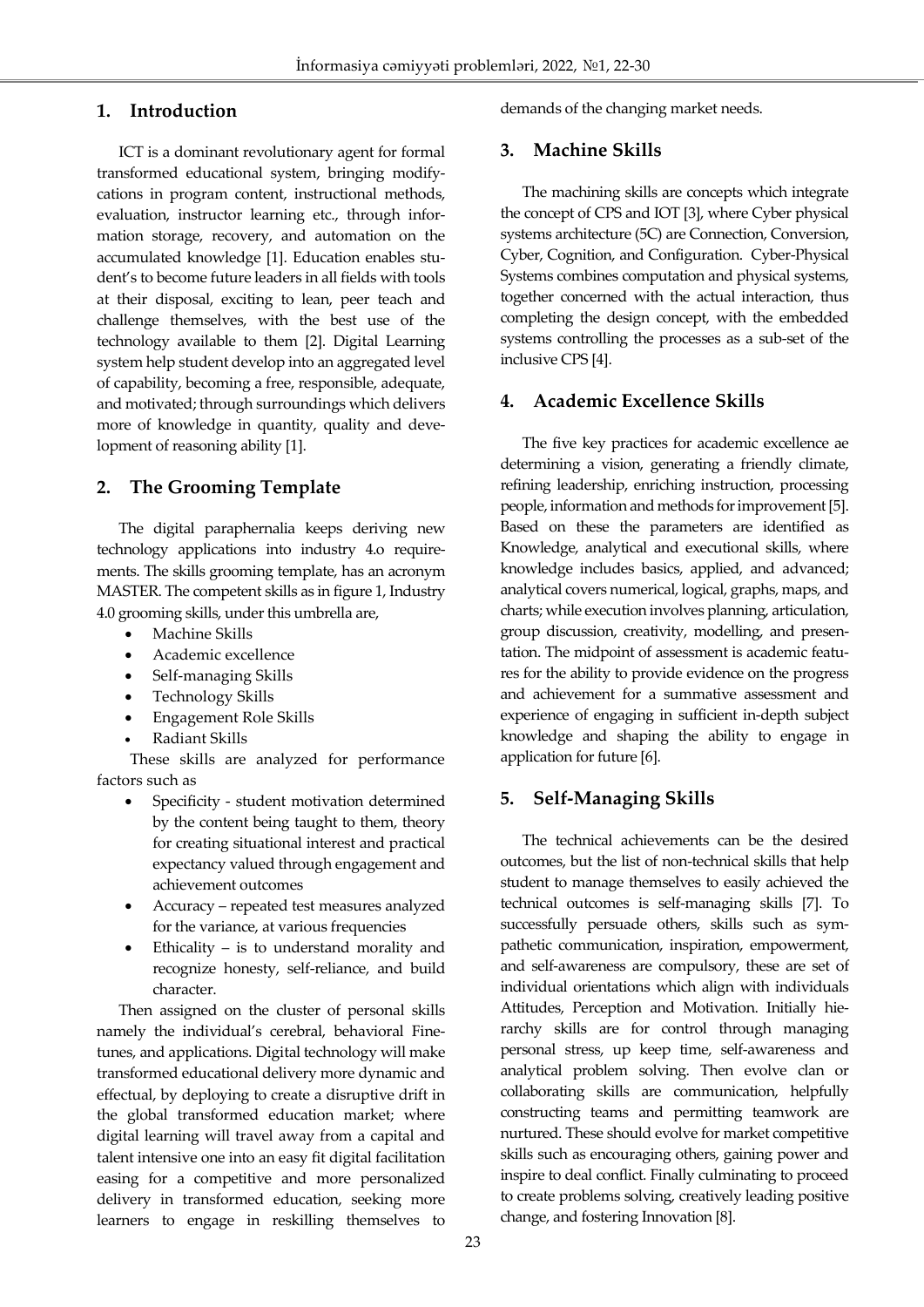

**Fig 1.** Industry 4.0 Grooming Skills

# **6. Technology Skills**

Ī

Technology crops to offer various paybacks, extensive adoption of ICT has led to the emergence of the need to regulate business in response to industry disruptions and automation. Familiarizing technology to reform education is crucial to spring up economic growth, by addressing challenges, picking decisions built on the limitations in infrastructure and connectivity 9]. Technology permits teachers to distinguish, direct upgrading, dive profoundly into areas of study, motivate students to engage completely in a higher level and increase their academic achievement [10]. The industry 4.0 technologies are Simulation, Systems Integration, Cloud computing, Cyber security, Additive manufacturing, Augmented reality, IoT, Big data and Robotics.

# **7. Engagement Role Skills**

Work engagement frameworks includes job resources such as self-sufficiency, skill diversity, social care, performance response, supervisor training, openings for expansion, and digital learning culture; individual's resources such as self-efficacy, confidence, and self-esteem; and work difficulties namely overwork, physical and emotional stresses, and work life balance; and values specifically performance, turnover intent, org citizenship creative behaviors, customer delight, and returns are roles that are required at work [11]. Industry 4.0 engagement roles have skills such as Operate, Maintain, Integrate, Regenerate and Leader. Form a improved context for complete revolution and approval of outcomes complete comprehensive participant engagement, on a shared vision and enhancing cooperation [12].

Operate includes connecting sensors, tethering, plug and play of interconnected machines. Sensors alter physical into electrical signs, to measure quantities in the environment, data is sent to the processing unit with minimal delay, real-time analysis to increase valuable insights [13], tether spooling and articulation of the sensor-head allows for observing the entire surroundings in real-time conditions [14]. Sensors and tethered structure host benefits for information processing [15]. The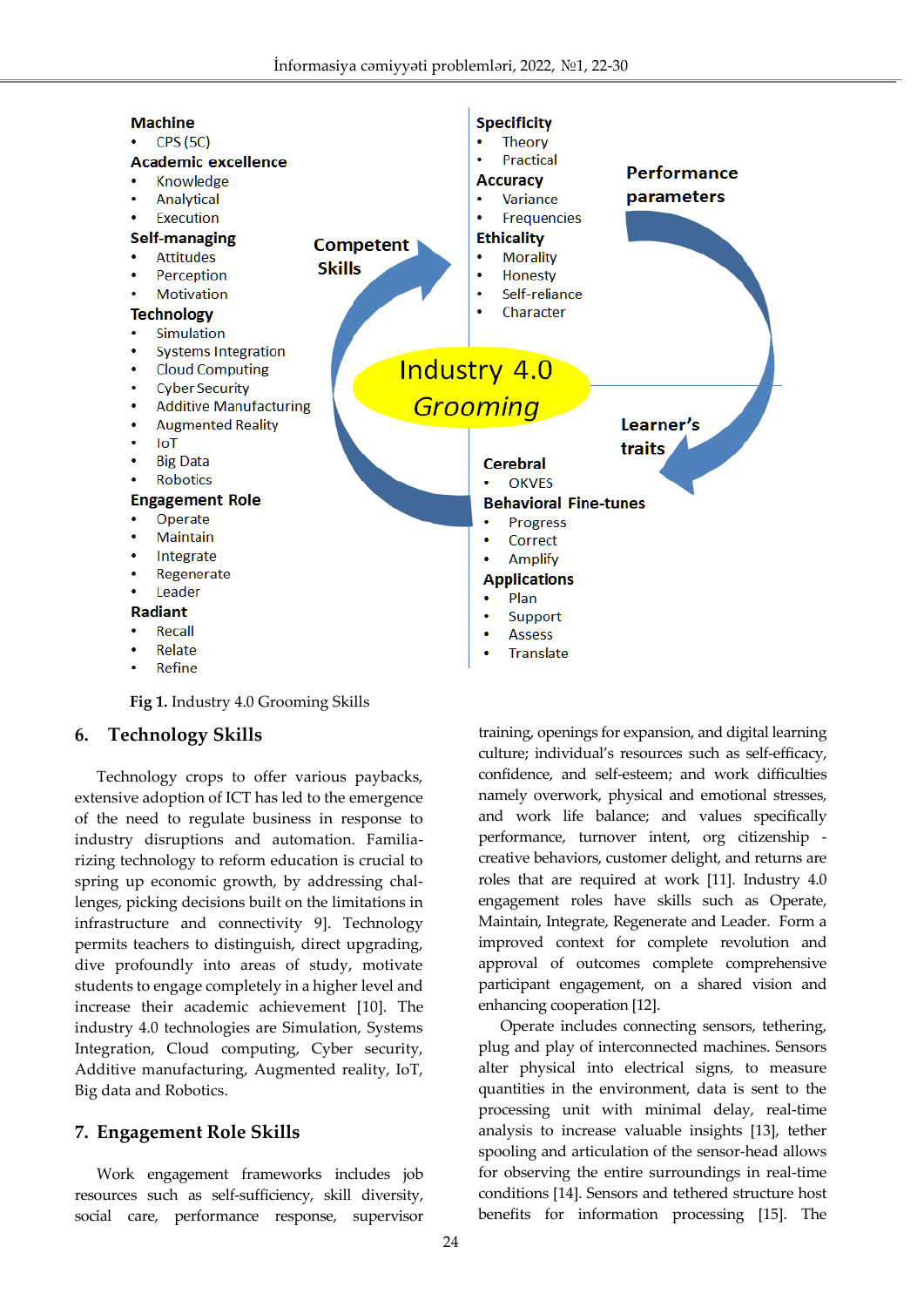sequence is maintain, integrate, regenerate and finally leader. Maintenance is to understand the performance of the machine with respect to aging, degradation, and health. To get the most out of maintenance, selection of mathematical model with optimization which operators are aware as per maintenance policy is crucial [16]. Integration is to handle Time and Memory space constraints of the machine, includes cluster analysis and data mining for optimizing, minimizing, or maximizing the output of the machine. Processing performance with the time and space complexity of algorithms are related to data dimensionality with attributes such as scalability, I/O performance, fault tolerance, real-time processing, and iterative task algorithms, computed with increasingly exponential data size for very large datasets [17]. AI can enhance human capacity by managing and exploring substantial datasets considerably swifter by communication through language processing, knowledge depiction in memory, machine learning and draw new conclusions without explicit programming and distinguish patterns and acclimatize to new situations. Regeneration includes simulation, synthesis, diagnosis, visualization, and decision making. Here the operators engage with various machines to achieve the enterprise goals by scheduling and routing all the available machines.

Ī

Cognition features to arrive solutions based on adaptive, Interactive, Iterative and contextual. While the scope involves engagement, decision and discovery, the landscape and include IBM Watson, Microsoft Cognitive Services, Google Deep Mind, and Cognitive Scale etc. Leader position requires them to configure machines to become self-control on resilience, variations and disturbances. These have great bearing on the things that relate to one another, with challenge on values of AI bioethics to be covered along with guidelines for new evolutions.

# **8. Radiant Skills**

This forms to include the following namely - Recall, Relate and Refine. Recall is linked to knowledge, remembrance, memory, recognition, identification, information retrieval, and 5WiH description. Relate is associated with applications, such as in problem solving; information to produce some result; use of facts, rules and principles, example of, or how significant, the context is. Refinement in the instructions, adjustment to the content or additional clarification, over time by getting the best response possible, improving the etiquettes through assignments, activities to

improve based on experience of the responses effectiveness.

# **9. Industry 4.0 education**

This is an evolving education process which is innovative to include and deliver to satisfying the needs of the learners, as in Fig 2. Education 4.0.

#### *9.1. Visualization*

Visualization is also called as See-learn, which includes displays, simulations, animations, videos, prototypes, working models, laboratory experiments, and online presentations. Visualization raises the level of communication, intensifies the critical thinking and delivers an analytical line to several snags inspiring the students to absorb, create supplementary appendages and emerge with newer skills suitable for handling perilous situations that would erupt during the application process. To achieve better visualization, the approach of experimentation leading to various methods of extraction of results can be envisaged. This improves the mental imagery during learning, instead of stressing complicated tasks of reading, writing, and math. These inputs leave lesser cognitive space to visualize content and ideas, and quite mundane instead of the enjoyable element that can enhance learning, recall, and emotional instruction.

Visualizing is not limited to mere imagination but includes more utilization of other senses such as touch, sound and taste etc. as the case may be for additional and influential digital learning results. Visualization aids in memory, communicates a lot of information, stimulates individuals to perform better during learning applications, and enhances attention as it retains the audience become very attentive on the subject matter. Machine learning and IoT integration increases automation, enhances communication, and facilitates self-evaluation to construct, analyze and diagnose subject matters even without the need of human intervention. Industry 4.0 emphasis Data visualization, hence requiring to groom the individuals in the ability to tune the human visual systems deliver firm connect and swift retort of solution through the manufacturing or business process taking care of various constraints across numerous levels of parametric and heterogenic data spaces; proves vital.

#### *9.2. Personalization*

Personalization is mode for facilitating Selflearn within the student. This covers all mode of transformed education that includes beyond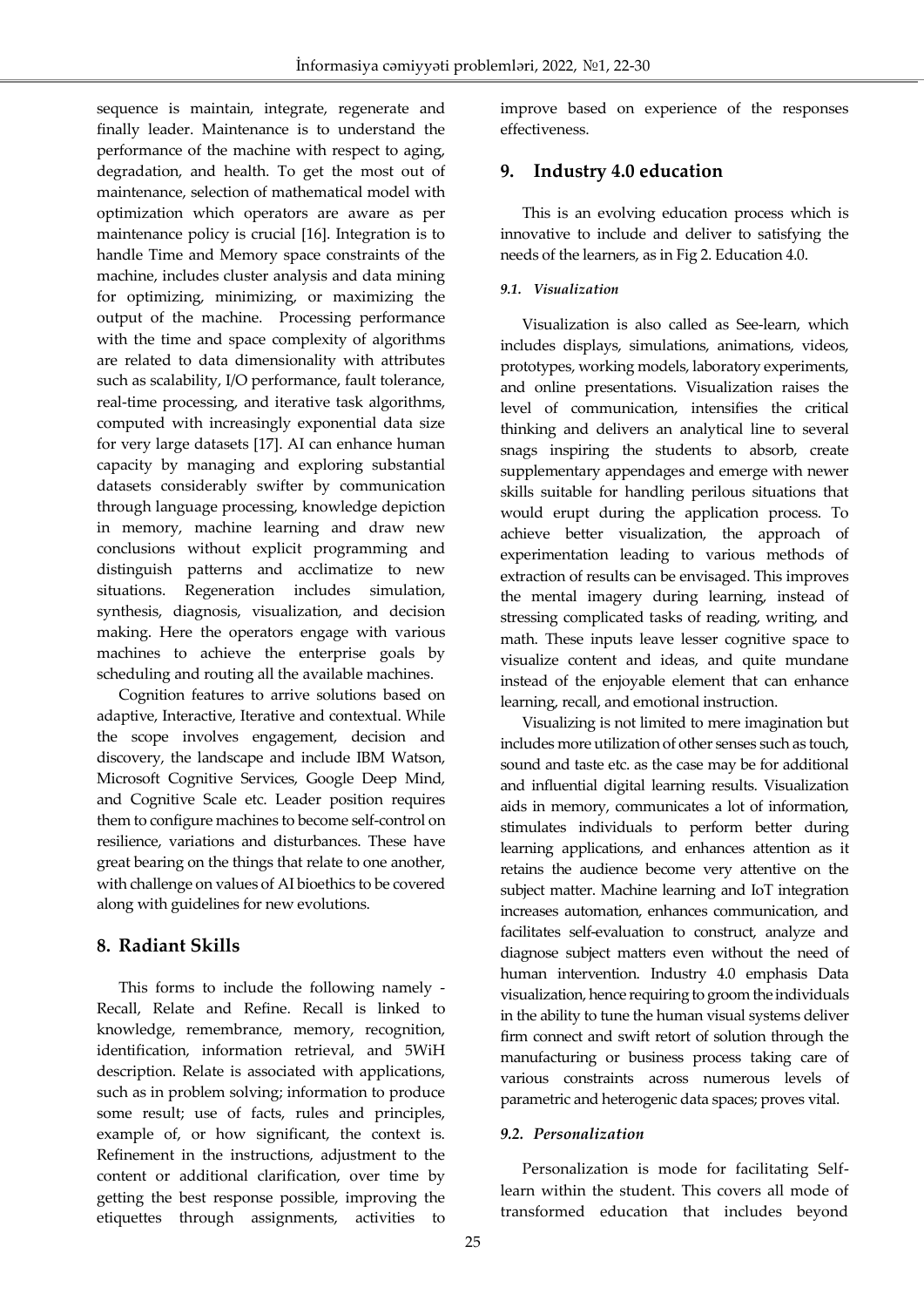classroom cloud computing, mobile apps, Massive Open Online Courses (MOOC) and Social Media facilitations, informal learning, and peer learning. Personalized learning approach customizes digital learning for every individual student's capability oriented input. Each student have unique strengths, requirements, abilities, and expectations, hence they should be delivered with learning plan's that are suited to their best of acceptance criteria. However in spite of the students learning skills and understanding pace, their absorption should be planed and kept on track meeting the standards transformed educational requirements, such as common evaluation, and application that would be either short or long-term goals. Personalized approaches are tested with customizable software that allows students to advance through body of knowledge (BOK), at their own pace of learning. This opens a novel technique of transformed education which focuses on technology, where the student's set their own goal independently matching their interests, and facilitating them to progress on their strengths and also face challenges.

Ī



**Fig 2.** Education 4.0.

The use of the IoT linking physical objects, sensors, integrated with cloud computing, augmented reality, and big data can set the transformed educational environment to provide useful data for mass personalization. Continuous innovations in transformed education identifies methods of digital learning and transformed teaching to learn-unlearn and relearn new ways of transforming the technology application to achieve able collaboration and coordination, which is inclusive and ubiquitous in its presence and operation.

#### *9.3. Gamification*

Gamification is associated with an element of

for better remembrance and recall. This process is also called as fun-learn, where the activities expands creativity and innovation, jig saw, puzzles, quizzes, riddles and interactive gaming simulations. In transformed education, the mode of gamification facilitates more possibilities in student engagement and inspiration through online settings. The teachers can position their students in realistic settings for grooming their abilities and expand directly with responses for their advancement and happenings, get recognized for performance, and feel through the learning experience as a contested task. Learning application through games needs to be derived from various sources such as implementing activities in a playground, or simulations of board games or even that of video games. This is a continuous evolution undergoing changes adopting scholarly inputs and improving by addition of new resources and technological enhancements consenting progressive course work experimentation [18]. Teaching establishments offers an ample tenacity of supplying knowledge encounters to take the lead through the unrecognizable awareness to the radiance of understanding. Every country needs a very careful, synchronized and high-quality progression of transformed teaching as it is the key conditions for the advancements that lead a culture established on learning and expertly deliver tremendous employment opportunities. Teacher's main responsibility is to develop competence, build capability to simplify and cheer students to connect the constraints of the job and oppose the challenges surrounding tutoring skills, rigorous didactic concepts and specialized skills. Industry 4.0 requires a variation in the orientation of teachers to be as facilitators of learning, then as contributors to teaching, safeguarding the transformed educational inputs and grow at the speed where the digital students are subjected to relentless checkup of emerging technologies lengthwise with conventional practices and also recommend anticipated changes pertinent to transformed education. Game permits to restart, play again, learn from mistakes, freedom to fail, test without fear and intensifies engagement. The use of gamification in the field of e-learning gains more popularity as it relates essentials connected with cinematic mechanics and dynamics than which is observed in a simple learning environment. This offer to intensify the student's engagement and endorse assured actions blended technologically to have a superior influence on online learning [19].

informal approach to scintillate learning and teaching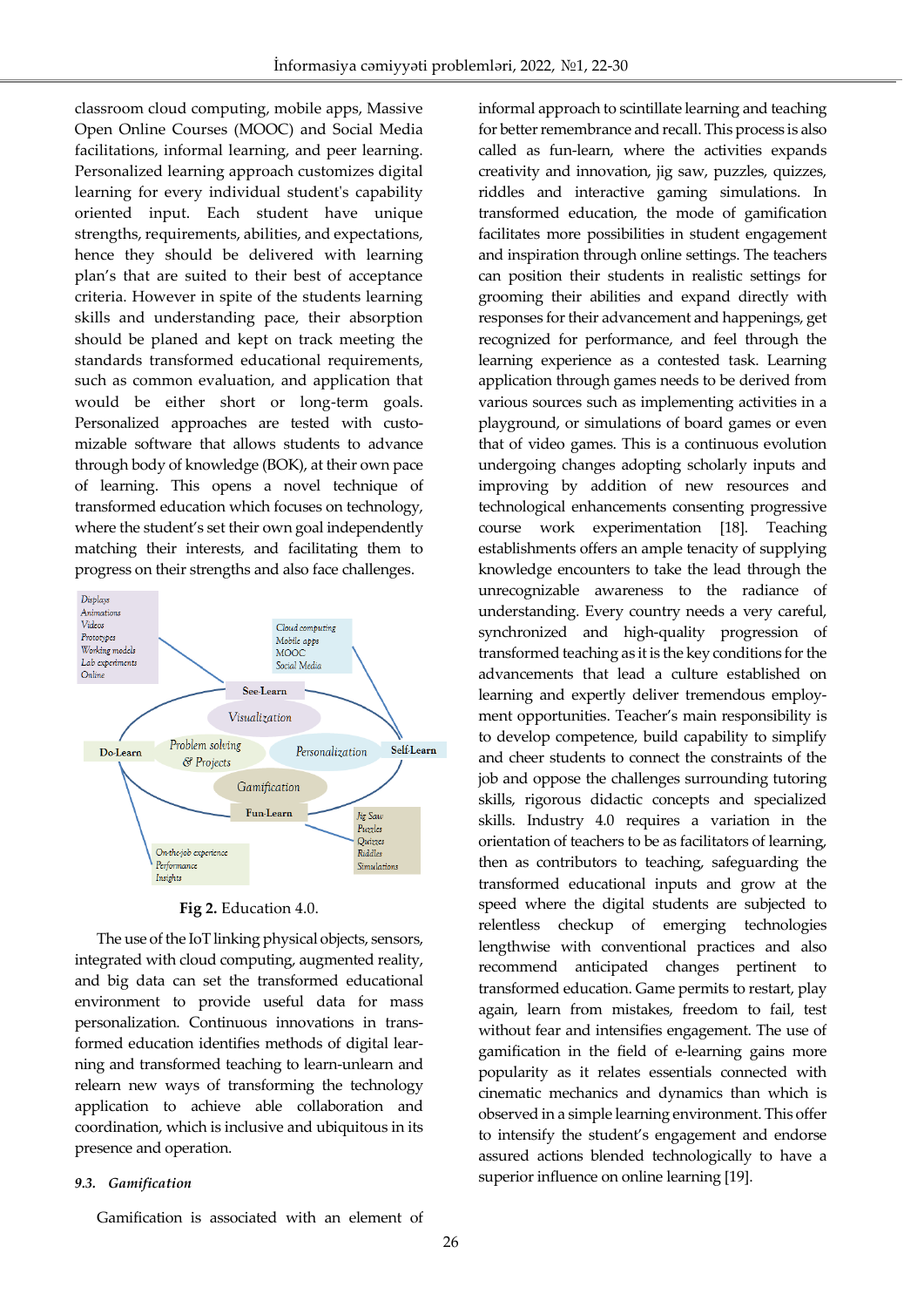#### *9.4. Problem solving & Projects Enhancement: dolearn form*

Ī

On-the-job experience, performance, insights (OPI), includes all analytical, critical, creative thinking, computing skills and Networking. Practical, insightful intelligence focused on significant belief and action that is conclusive on the need provides better options to solve problems. Analytical thinking has various phases which when applied leads to discovery the efficacy of learning the origination. Critical thinking is the ability of investigation, combination, estimation, develop aids, simplify, and generate rationale to evolve a result, set-up points, being acute and complete in itself. In industry 4.0 environment this process is a digital design allowing students to contemplate and decipher problems along with their peers, and social networks through learning, organizing and promoting activities in problem representation, explore solutions, and apply corrective actions using multimedia features that allow them to interrelate and record the best option possible evolved through the directed process for innovation [20]. Industry 4.0 problems require application of knowledge and demanding activities, which cover acquiring, depicting, diffusing, operating, and controlling, as dynamic roles for in problem solving. The digitization of knowledge and demanded actions along with computing, and ICT in organizations have integrated horizontal and vertical intelligence that permits manufacturing through data being agile and converted into information, supporting seamless connection between physical and cyber spaces through embedded systems for executing cognitive tasks including those that are critical for the advancement of both the operational and business process [21]. Projects support student's to comprehend the consequences through technology assisted instruction; advance to build partnerships among various peer groups across institutional units, businesses, community associates and transact successful methods, facilities and scenarios. Students' expectations and evaluation of deliverables do have a jumble of inherent fear, to handle catastrophes, revelations and comparison phobia, which is otherwise a lesson from experience that can never be matched through any theoretical didactic inputs. Hence formative evaluation frames students for realizing on their wide-ranging assessments, which is the conclusion of learning along with feedback. Which ultimately diminishes the rebuffs including that of the comparison phobia? Modifications in personal self towards the approval of Industry 4.0 change initiatives include the engagement roles that

would offer benefits, based on their appointments in different kinds of roles that they would get to be positioned in the hierarchy of the organization. Interventions that which integrate basic skills along technical bring more positive attitude to have transformed education sandwiched between learners and enriched fulfilment. Therefore, it is essential that today's pedagogy conveys to students a lifelong success path through a global platform. Every establishment will have to expand its present skills support beyond the bar of that being acquired as a talent pool. Employees should be adaptable in attitude, participate in active learning, groom superior cognitive skills and be well informed in digital technologies.

#### *9.5. Pedagogy & learning*

Choose knowledge and skills that are worth learning includes digital skills used in the digital devices, communication applications, and networks to access and manage information. The basic digital skills have to be learned by older generations. The internet brings a level of precision and scale unknown in the pre-digital age. Specific digital skills are required with support from expert practitioners for focusing on particular discipline as a strategy to bring social media with management tools on performance measurement, channel research, brand presence, influencer marketing, and paid verses organic connect the prospective and current users. Digital marketing mix, role significance, and professional lives are to be befitted from AI which offers an increasing role in new businesses, comparatively to the cinematic lore, to which it is exaggerated. In future machine learning will automatically facilitate utilities perform their jobs, predict and make decisions based on detailed computation of past experiences. Acquiring digital skills would determine, in the nottoo-distant future, to allow people to compete in context, with all non-manual roles will fulcrum on digital skills. The need for digital skills will become more pronounced for career climb as that necessary for those seeking promotions. The real encounter for Industry 4.0 is technological developments which endure rapidly to reap the benefits of fitment to business context. Students and teachers are puzzled with the array of tools and capabilities noticeable as an innovation opportunity, however unclear on the business situation linkage that has to be established. Those firms that handpick Industry 4.0 innovation validate their financial case and get to employ even though they are working on uncertain, exclusive barriers to change that should be cleared to renew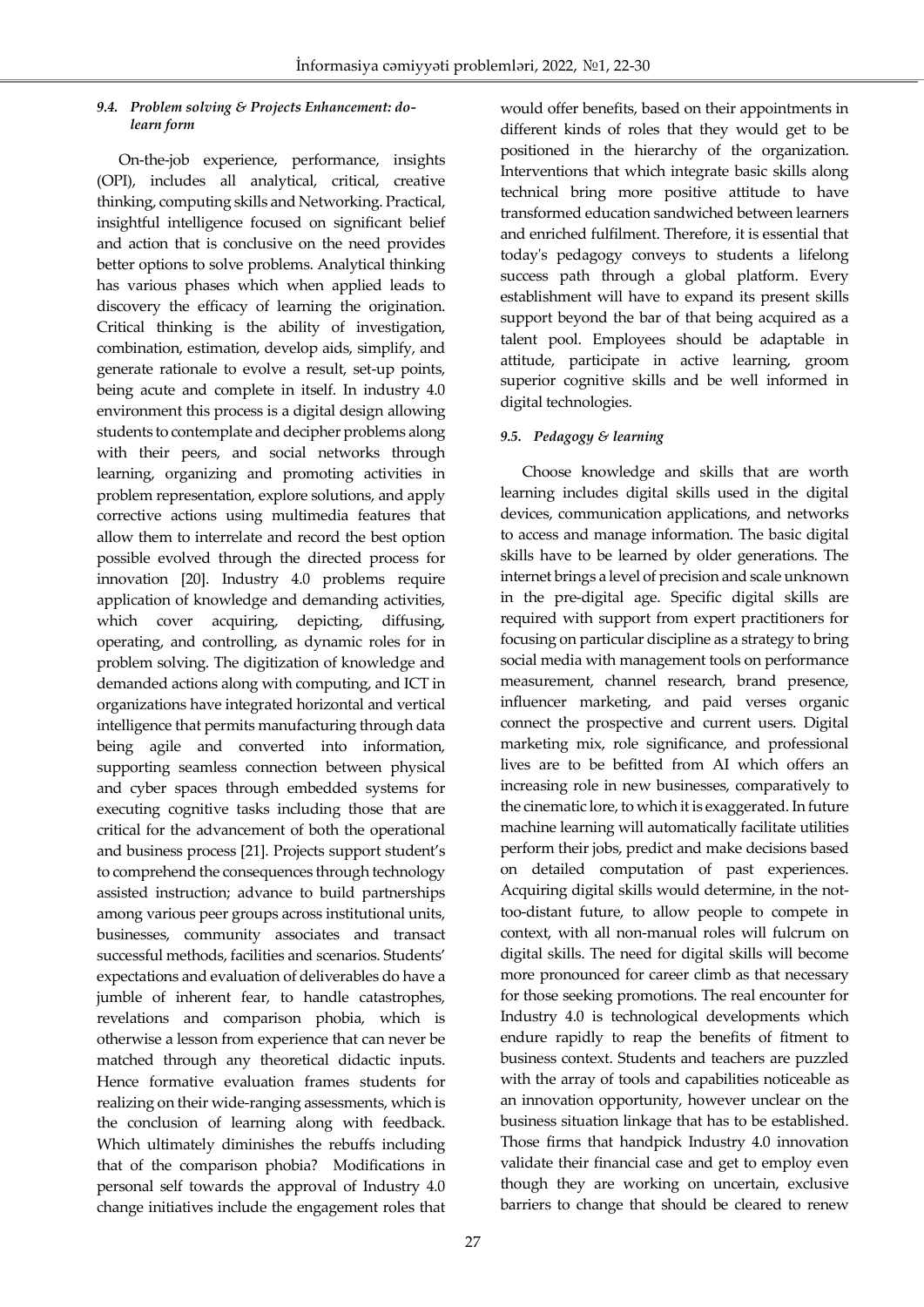through Industry 4.0, unraveling eminent paths which could be selected, rationalized for leveraging the functionalities that are available to them.

Ī

#### *9.6. Set tasks above base capability within achievable limits*

Industry 4.0 undoubtedly powers significant improvements in the technology, with enormous cultural and change elements that necessitates varied combinations and determined resolution those efforts, the act of transforming the early hurdles to sluggishness. Firms should prompt their core processes and identify the aching sockets redress with prospects that can certainly ironed out for facilitating transformation. The strategy should be complete and should not be inadequate like selectively picking emerging technologies such as IoT, AI, ML, DL, A/VR, Cloud-fog-edge etc., and find a usage for implementation, that would evidently bring unevenness in results declining the credibility of the development. IoT is an inter-relative structure of AI, and enterprises are still functioning to plug the fissures in its security, thus complication of the activities shrinks its capabilities. While the manufacturing technologies increases the product and service quality. Industry 4.0 leads to solve the problem of structured manufacturing into a flexible, on demand style, enabling human capital to carry out multifaceted, agile responsibilities with production oriented training required with new technologies [22].

#### *9.7. Risks and stretch in learning*

Correlated with the development of skills are risk management, leadership, and self-organization. Industry 4.0 implementations create financial, environmental, technical, and communal risks, largely due to job losses. Social risks can be organized by reskilling for the technical risks, carefully handling the IT security. Management with able predictive tools can anticipate and manage all threats though complex in nature can be digitalized and collaborated to generate fresh behavior, communal and comercial practices [22]. Industry 4.0 aids to reduce the need for workers as the key carters in manufacturing or services; In addition they support mass customization in enterprises which see flexible claims from their consumers who are very demanding, than the deliverables from standard product. Fall in labor cost, improved asset use, reimburses modernization related depreciation, better value of product's improvement in quality, and flexibility for customization which allows for enhanced changeover time, downtime, reliability and inventory. Industry 4.0

determines to transform organization's processes, enhance the output of industrial technologies create real-time digital twins of engineering settings that is vital to acclimatize to the varying environment of the digital resources. Firms for adoption of Industry 4.0 range in all forms, from uninterested to fully- automated, are evaluated for level of impact across key indicators such as virtualization, value chain, disruption, resource efficiency, and policy regulations.

### *9.8. Encourage community of learners*

Emerging technologies applications for transformed teaching and learning, develops capable resources groomed for sustainable growth and expectations, leading to superior efficiency in the business flow and progress autonomous acumen for taking advantage with Industry 4.0 structure. The level integration of systems, create smart machines and products that communicate and work in flow with one another [22]. Millions of youths globally are employed below their expectations either as un or under employed, whereas the firms have job requirements that cannot get filled. The mismatch between available skills and expected needs are unaddressed, intensifying the problem affecting the progression towards Industry 4.0 Revolution which is an amalgamation of assets both physical and digital aiming to transmute the smart society, to flourish economically offering job opportunities and enriching quality of lives. To support potential employees to discover their opportunities and obtain employment, to prosper within their employment, inputs such as core knowledge, mathematical proficiency, digital suaveness, content writing and presentation, professionalism such as timely delivery, following social norms and etiquettes are groomed.

#### *9.9. Choice to pick interest areas, and model with a mentor*

Economic and social changes in the surroundings challenge business with substantial forces, demanding to implement value optimization models and advance their earnings, margins, and share of market. Innovation models result from data; analytics and automation changes. Competitive lead through affordable skills in workforce progressively positions developing markets onto a enlargement model, reaming financial emergence, incipienting the economic needs into educational and training facilitations to develop skills, specially the digital learning demanding a spurt in the employment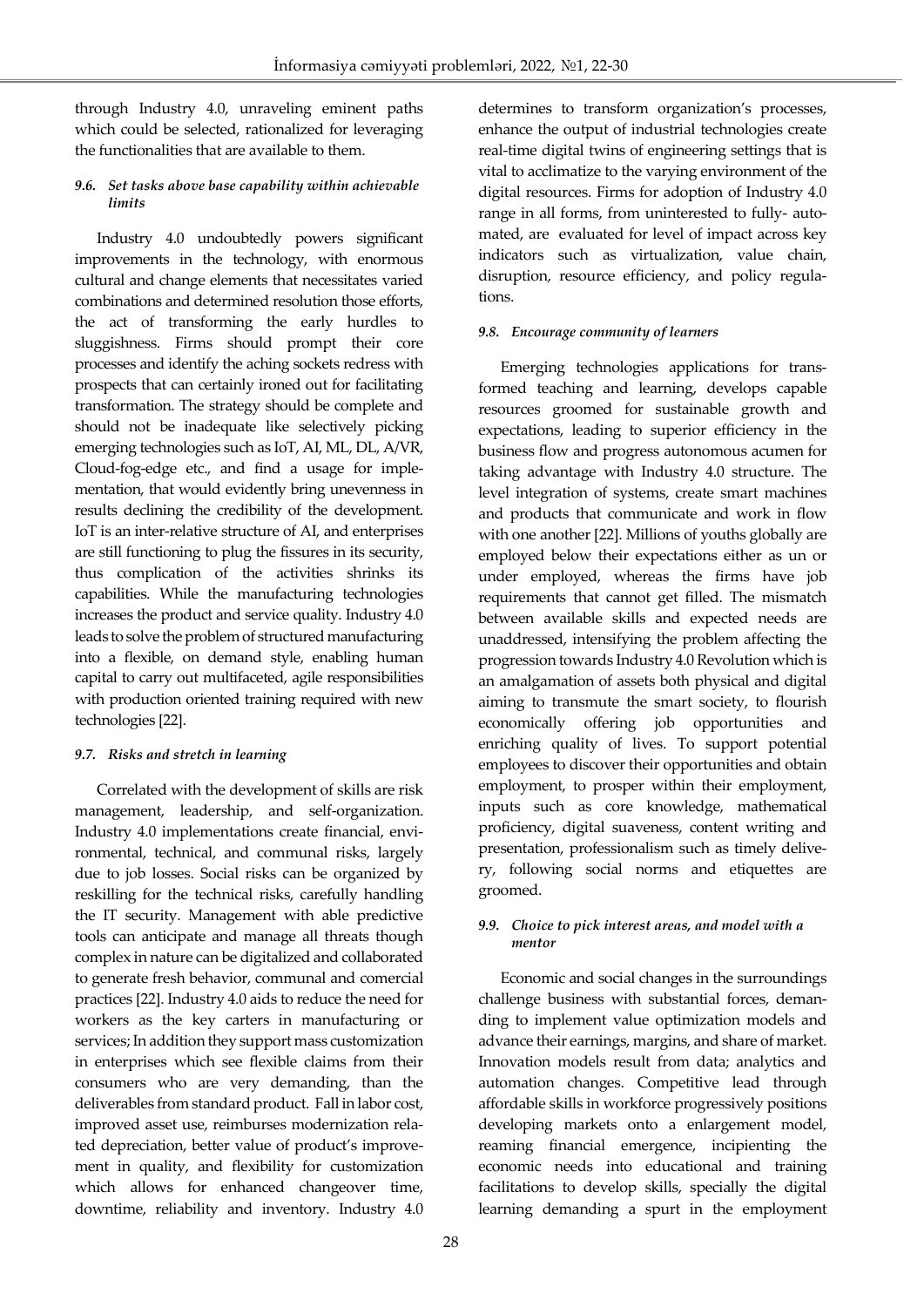market [22]. To support the employable by integrating and collaborating with stakeholders viz. customers, peers, and leadership requires polishing of communicating and critical thinking skills. Creative collaborative adaptation with initiative for socio-emotive team connect offering to build confidence and empathetic mindset with inclusive of awareness in culture leads to 4.0 leadership. The technology driven technical domain expertise, required to perform tasks that are job-specific can be reached by developing programming skills in coding, PMS, cost and finance prudence, sector specific operation, including those functions that are multi skilled for internal and external coordination.

Ī

#### *9.10. Online 'learning – asynchronous' & 'teaching – synchronous'*

For Industry 4.0, subject to the industry, there would be sector specific skills to be developed in the human inputs that would be different from others and divergent with respect to the processes, abilities requires for and demanding tasks. The human capital will therefore have significant partaking in the labor and would endure a transferal of careers and learning. Industry 4.0 era would have involved people contribution in the all-inclusive manufacturing or service system, which could comprise of system designers who are workers as well as customers of products or goods serviced. The requests and wants of every employee collaborated in the value stream would get built-in into the structure interacting with their necessities and obligations amid every person connected [22]. It is very common nowadays that many education institutions started offering online and blended instructions with inperson teaching. This flexibility came up due to influencing factors which included meeting student's flexible schedules, additional courses and student enrollments leading to access enhancement for higher education [23]. The industry 4.0) has changed the landscape, controlled by AI and cyber physical system that enabled Man-Machine interface revolutionized to deliver future work life with smart robots replacing human activities. Thus education was guided to connect information and abilities for innovation leading to focus educational development and skill enhancements to be customized, accessible globally and become virtual [24]. Built on systematic models and optimization of processes, all information related to the product, process and resources are merged and collated as a knowledge and skill pool [25]. This book of knowledge is taught on a synchronous mode while the learning is facilitating

through asynchronous mode. Synchronous teaching means two or more learners are connected to the teacher simultaneously and in real-time through the same platform or communication channel, such as a video conference. While asynchronous enables learners to access the same shared content from various time zones and locations, using a e-learning websites from different locations [26].

# **10. Conclusion**

There are various traits being expected to fulfill the skilling part in the people resources such as Initiative, creativity, innovation, resilience, industriousness, curiosity, risk-taking, courage, acumen on execution of business and optimism with future. These are required so that the knowledge and abilities can support in creation and construction of a workplace opportunity into a success drive for a new entrant to be flexible and offer their services to be either a freelancer, or work on contract and engage into a self-initiated at work. Tomorrows industry will be lean-mean and agile, with optimum use of less resources as that which is required for serving the customer requirement, ondemand with less time to response and enhanced credibility to delivery parameters.

# **References**

- 1. David, Moursund. (2005). Introduction to Information and Communication Technology in Education, 1-121. https://darkwing.uoregon.edu/~moursund/Books/ICT/ICT Book.pdf
- 2. Kanika, Budhwar. (2017). The Role of Technology In Education, International Journal of Engineering Applied Sciences and Technology, 2(8), 55-57.
- 3. World Bank Group (2020). Remote learning, distance education and online learning during the COVID19 pandemic, A Resource List Prepared by the World Bank's Edtech Team, 1-44.
- 4. Ioan, Dumitrache. Ioan, Stefan, Sacala. Mihnea, Alexandru, Moisescu. & Simona, Iuliana, Caramiha (2017). A Conceptual Framework for Modeling And Design Of Cyber-Physical Systems, Studies in Informatics and Control 26(3), 325-334.
- 5. Wallace (2013). The School Principal As Leader: Guiding Schools to Better Teaching and Learning, The Wallace Foundation, 1-28.
- 6. Alfredo, Becky, Alison. (2018). Soft Skills (Academic Guide / Teaching Materials), European Commission, England: Shoo Fly Publishing.
- 7. AMM, Sharif, Ullah. (2020). What is knowledge in Industry 4.0?, Engineering Reports. 1-21.
- <https://onlinelibrary.wiley.com/doi/epdf/10.1002/eng2.12217> 8. Barbara, Karni. (2020). What Technology Can and Can't Do For Education, Inter-American Development Bank, 1-143.
- 9. David, A, Whetten. & Kim, S, Cameron. (2011). Developing Management Skills, Prentice Hall, 1-744.